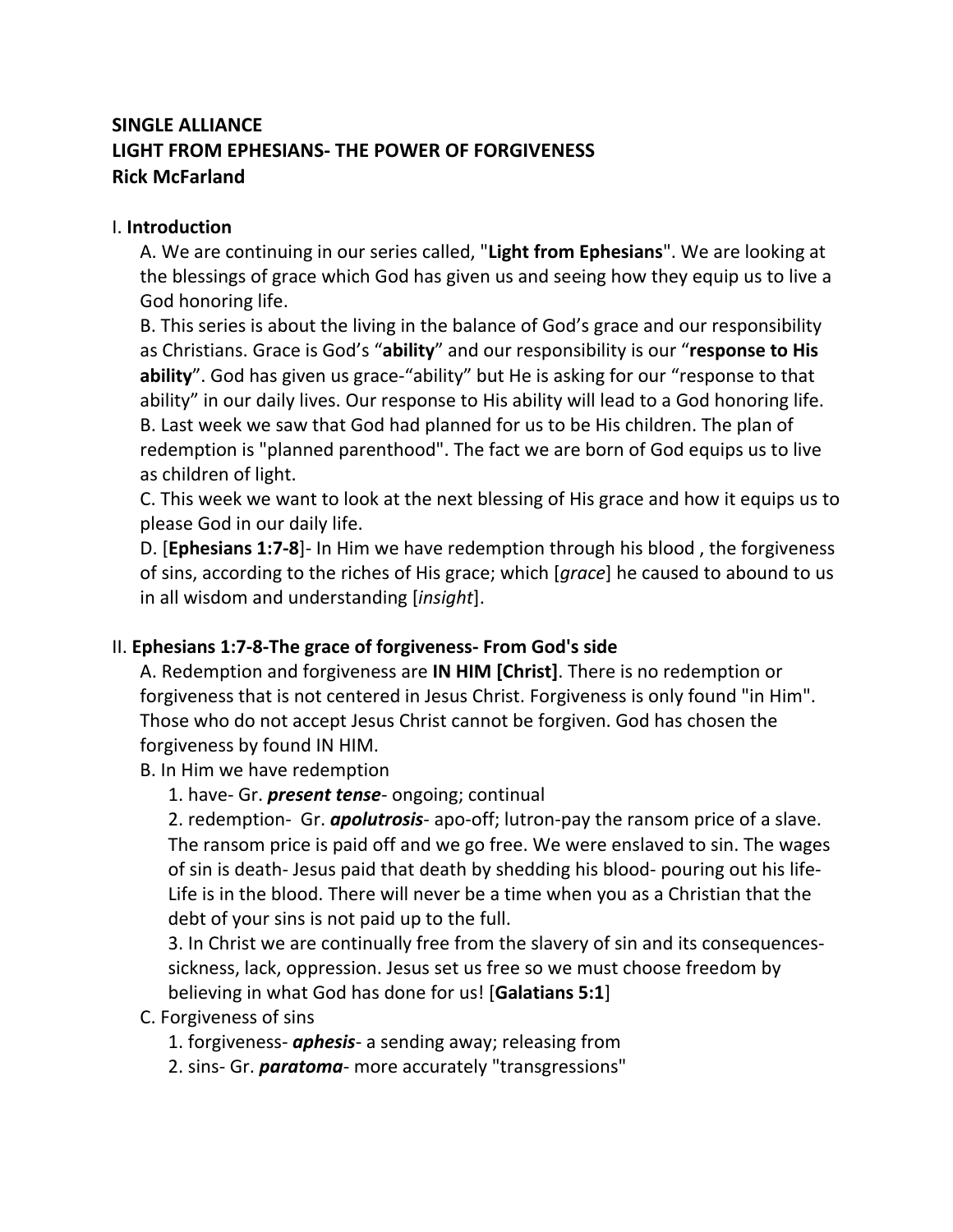3. Col. 2:13- we have been forgiven of **ALL** your transgressions- This is past, present, and future- All your sins were future when Jesus died!

4. This is why if you are Christian and you die you will go straight into heaven. God wrath has been satisfied by the death of His Son, and your debt of sin has been fully paid.

D. This redemption and salvation was given to you by grace- This means that you did not merit it and you do not dis-merit it by your performance. It is not based upon what you have done or not done, but it is based upon what the Father and Jesus has done. **Grace is a two sided coin- It is not merited, and it is not dis-merited. Many will hold it is not merited, but have trouble believing that is not dis-merited! If you take one side of the coin you must accept the other side!**

1. [**Romans 8:32**]- God freely offered up His Son for you, how will He not also **FREELY** give you all things. **FREELY** means that all that God has to give comes because of Jesus and is not deserved by what you do, and it is not dis-earned either. It is to be received by faith.

2. It is your choice to receive God's grace by your faith.

3. Many think that this teaching is terribly dangerous. It would be if you were still a sinner by nature! However, God has put a new spirit, which is His nature in you so that you do not want to live in sin and abuse God's grace in your inmost being. If you do, then you need to get saved and receive that new nature!

4. You used to be a pig before you were saved. You were unclean and loved the mud! But once you got saved you became a sheep who is clean and hates the mud! You still have the tendency of a pig in your flesh, but in your inmost being you have the nature of a sheep. You still have an oinker in your flesh but the nature of a sheep at the core of your being naturally desires to follow a shepherd. It is in your new nature to follow your Shepherd Jesus! Jesus leads you to graze in the fields of holiness and purity.

5. God is able to keep His holiness in balance- He will discipline you when you get out of line by His Word. Your own flesh will cause you destruction that will lead you to God. [**Gal. 6:8**] If you will still not turn around he will lift the cover of His protection the enemy will be allowed to afflict our flesh.

E. [**Ephesians 1:8**] God's redemptive plan shows **all** of God's wisdom and understanding

1. God's plan of redemption contains **all** of God's wisdom- it is so intricate that only God could have planned it. The devil never saw it coming. It was too high for him to figure it out.

2. The plan of redemption took **all** of God's understanding and knowledge in executing it and bringing it to pass.